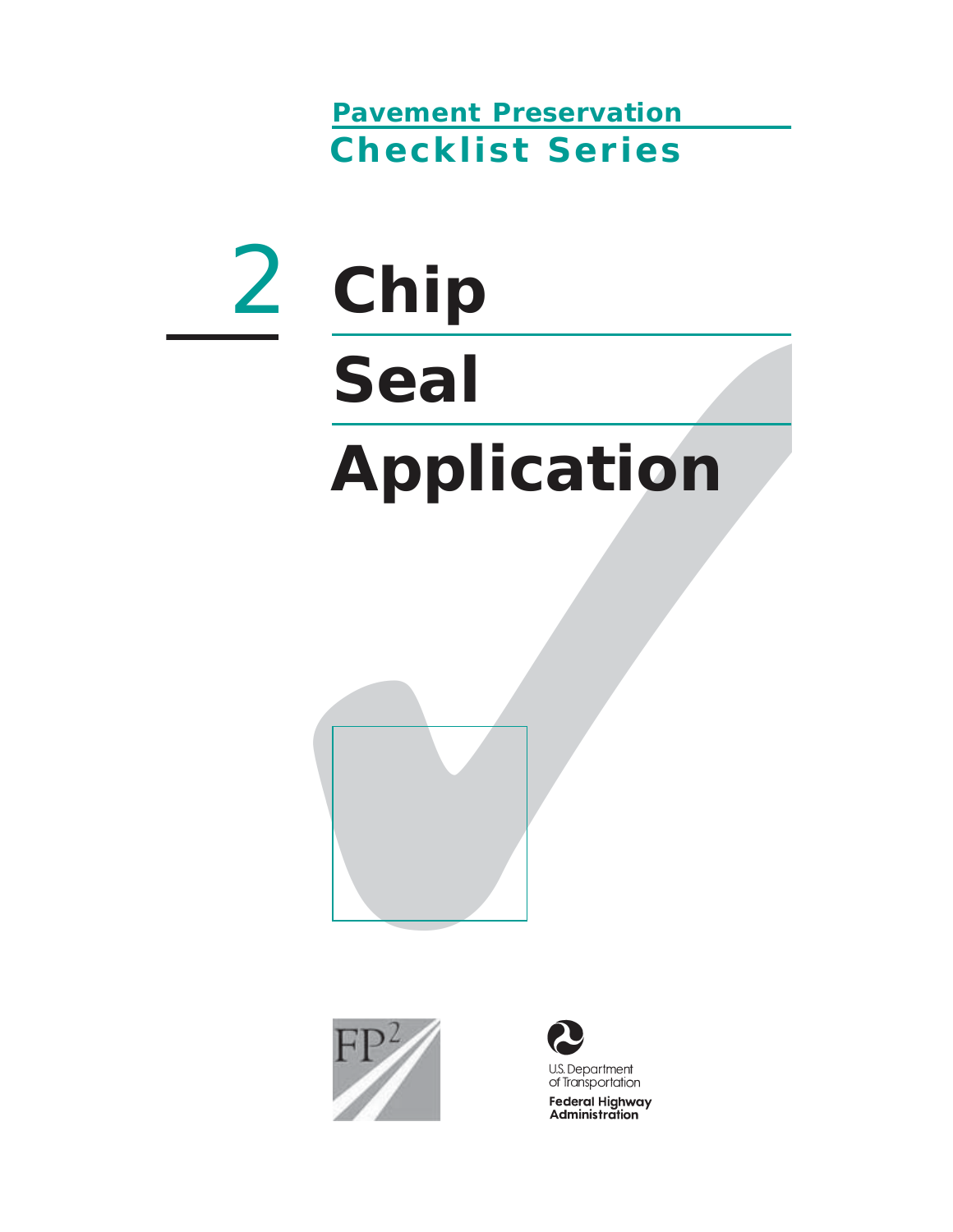# **Chip Seal Application Checklist**

This checklist is one of a series created to guide State and local highway maintenance and inspection staff in the use of innovative pavement preventive maintenance processes. The series is provided through the joint efforts of the Pavement Preservation Program of the Federal Highway Administration (FHWA), and the Foundation for Pavement Preservation (FP<sup>2</sup>).

FHWA uses its partnerships with FP<sup>2</sup>, the American Association of State Highway and Transportation Officials, and State and local transportation agencies to promote pavement preservation.

To obtain other checklists or to find out more about pavement preservation, contact your local FHWA division office or  $FP^2$  (at www.fp2.org), and check into these FHWA Web pages:

www.fhwa.dot.gov/preservation

www.fhwa.dot.gov/infrastructure/asstmgmt/ resource.htm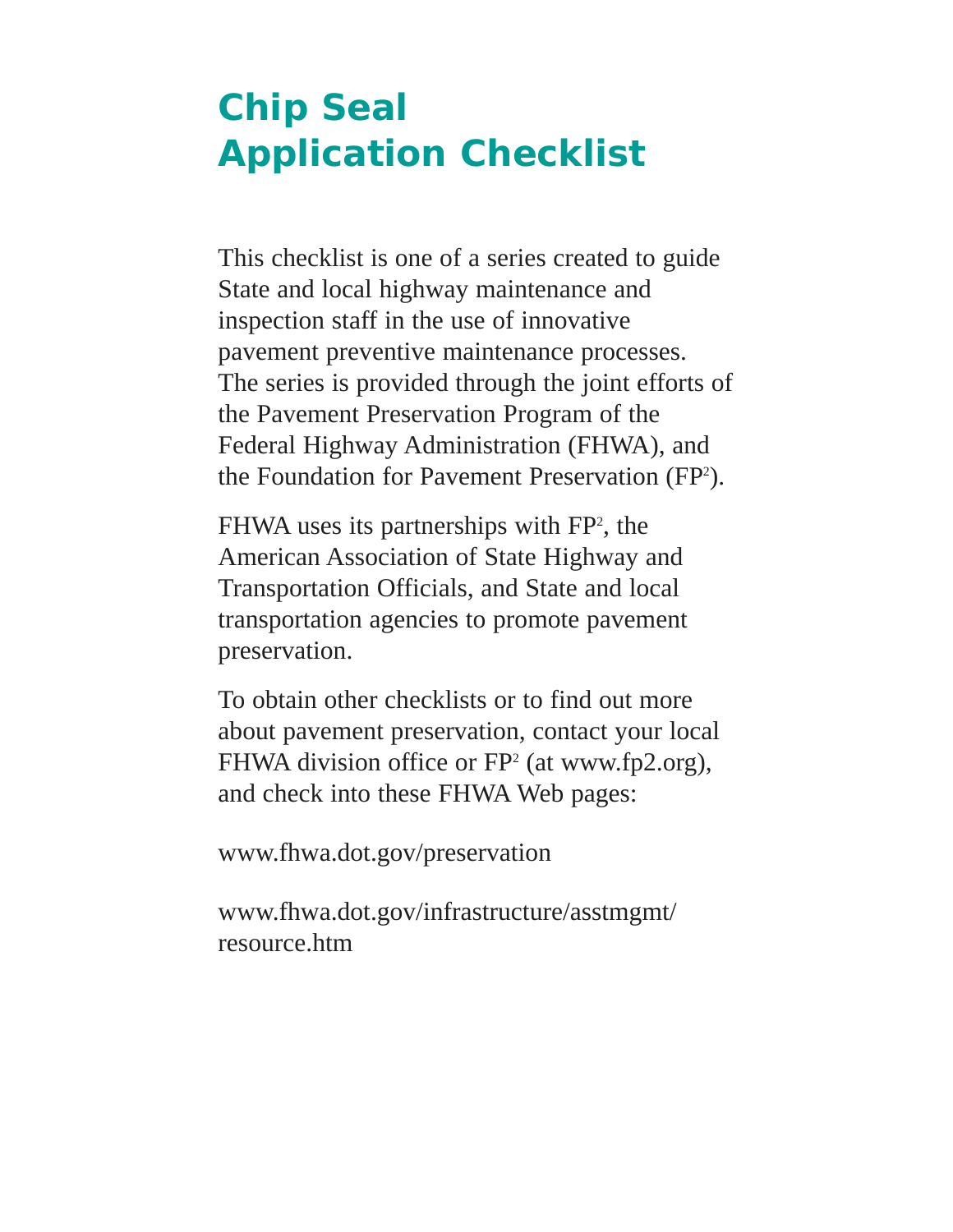# **Chip Seal Application Checklist**

## **Preliminary Responsibilities**

## **Project Review**

- $\Box$  Is the project a good candidate for a chip seal?
- $\Box$  How much rutting is present?
- $\Box$  How much and what type of cracking exists?
- $\Box$  Is crack sealing needed?
- $\Box$  How much bleeding or flushing exists?
- $\Box$  Review project for bid/plan quantities.

## **Document Review**

- $\Box$  Bid specifications
- $\Box$  Special provisions
- $\Box$  Construction manual
- $\Box$  Traffic control plan
- **Example 2** Agency requirements
- Manufacturer s instructions
- $\Box$  Material safety data sheets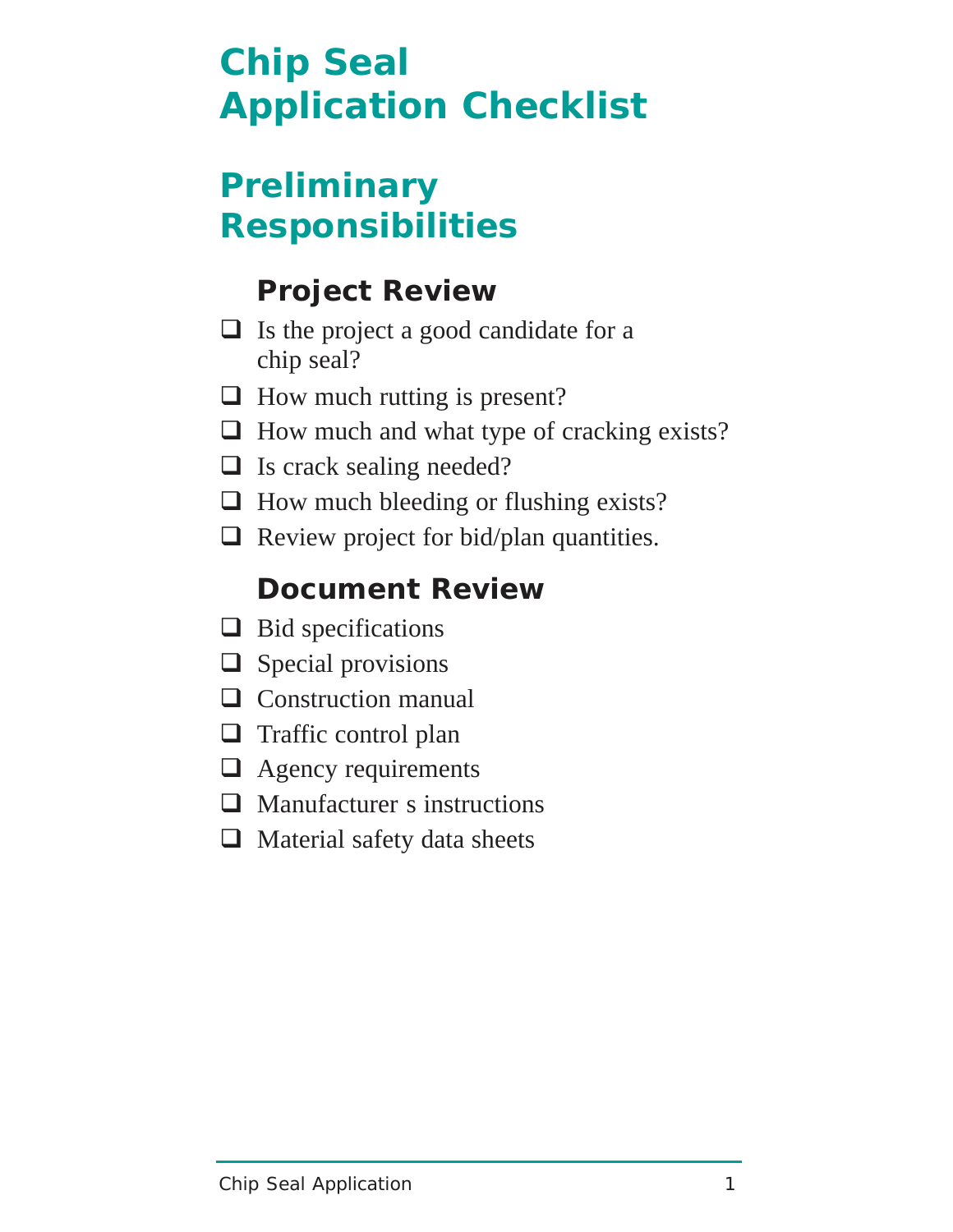#### **Materials Checks**

- $\Box$  The type of asphalt emulsions to be used is compatible with the aggregate.
- $\Box$  The asphalt is from an approved source (if required).
- $\Box$  The asphalt is sampled and submitted for testing (if required).
- All aggregate chips are close to the same size.
- $\Box$  The aggregate is clean and free of excess fines.
- $\Box$  The asphalt application temperature range is specified.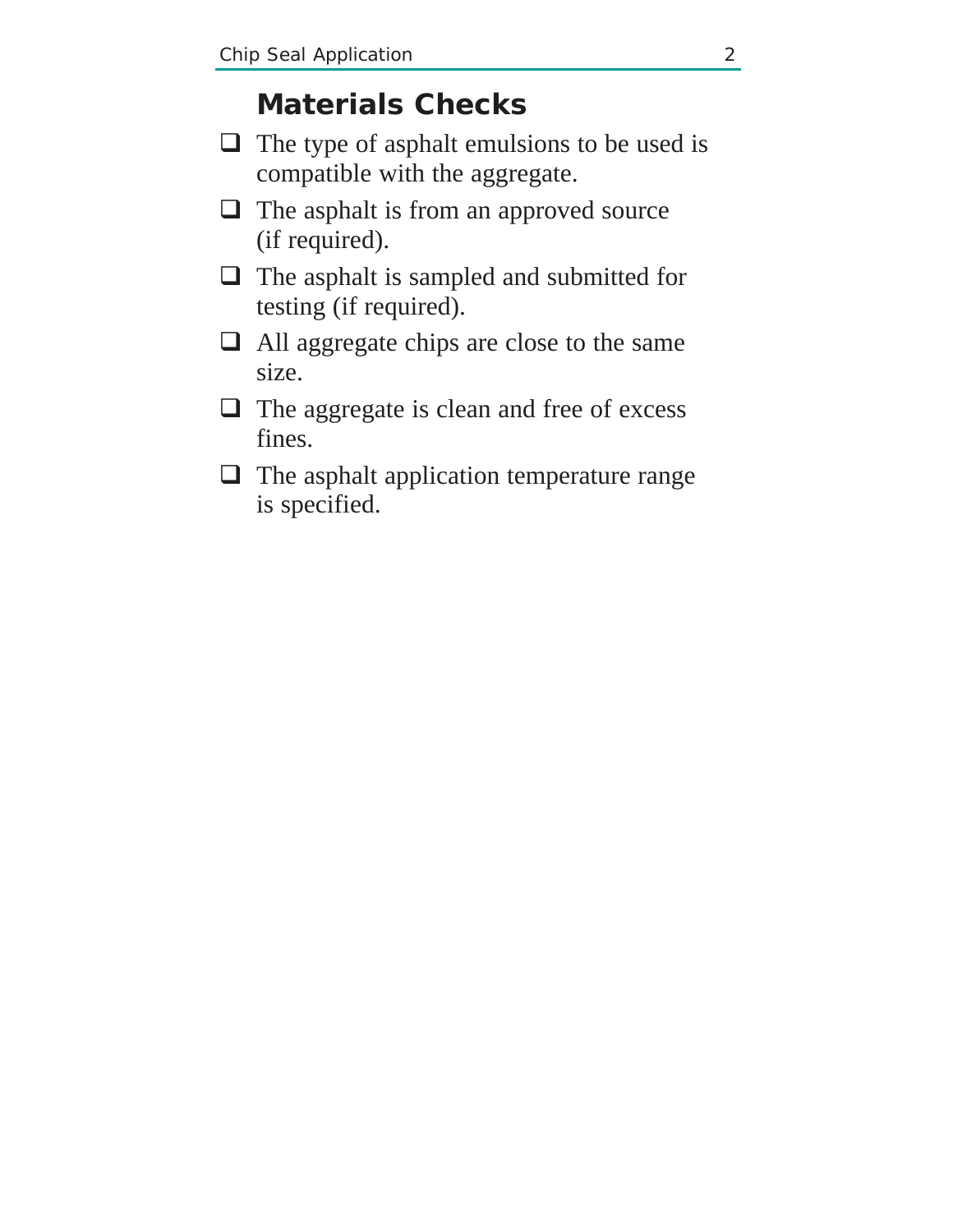# **Preapplication Inspection Responsibilities**

#### **Surface Preparation**

- $\Box$  The surface is clean and dry.
- □ All pavement distresses have been repaired.
- $\Box$  The existing surface has been inspected for drainage problems.

#### **Equipment Inspections**

#### **Distributor**

- $\Box$  The spray bar is at the proper height.
- $\Box$  All nozzles are uniformly angled 15<sup>o</sup> to 30<sup>o</sup> from the spray bar.
- All nozzles are free of clogs.
- $\Box$  The spray pattern has been checked for uniformity and proper overlap (double or triple).
- $\Box$  The application pressure has been checked.
- $\Box$  The distributor s application calibration has been checked.

#### **Chip Spreader**

- $\Box$  Each gate control and setting has been checked.
- $\Box$  The scalping screen is in good condition.
- $\Box$  The chip spreader s calibration across the entire chipper head has been checked.
- $\Box$  The truck hookup hitches have been checked.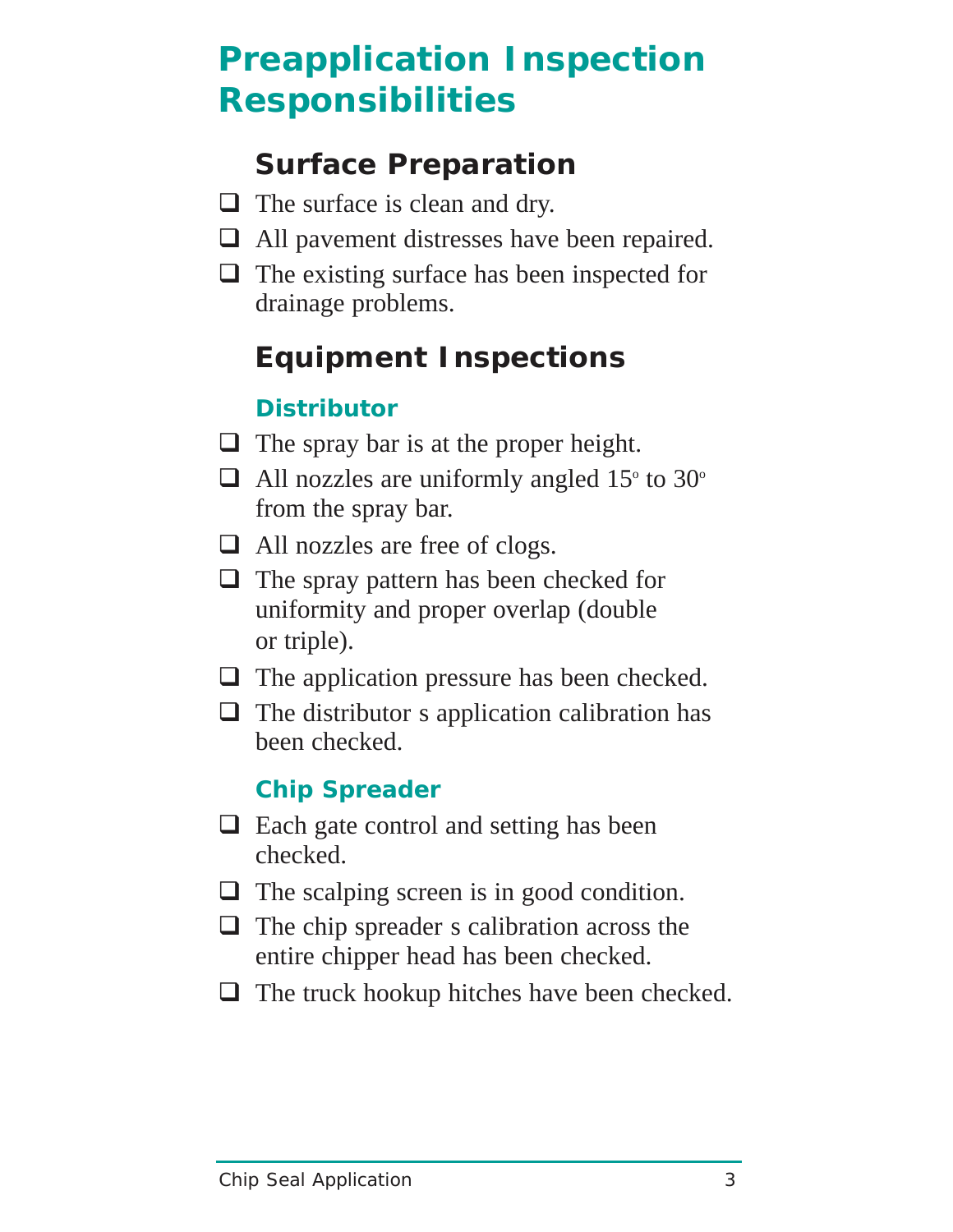#### **Haul Trucks**

- $\Box$  The truck box is clean and free of debris and other materials.
- $\Box$  The truck hookup hitch is in working order.
- $\Box$  If required, a truck box apron or extension for loading the chip spreader is in place.

#### **Rollers**

- $\Box$  The type of roller to be used has been selected (pneumatic-tired roller recommended).
- $\Box$  The roller tire size, rating, and pressure comply with the manufacturer s recommendations.
- $\Box$  The tire pressure is the same on all tires.
- $\Box$  All tires have a smooth surface.

#### **Broom**

- $\Box$  The bristles are the proper length.
- $\Box$  The broom can be adjusted vertically to avoid excess pressure.

#### **All Equipment**

- $\Box$  All equipment is free of leaks.
- □ All equipment is calibrated and clean.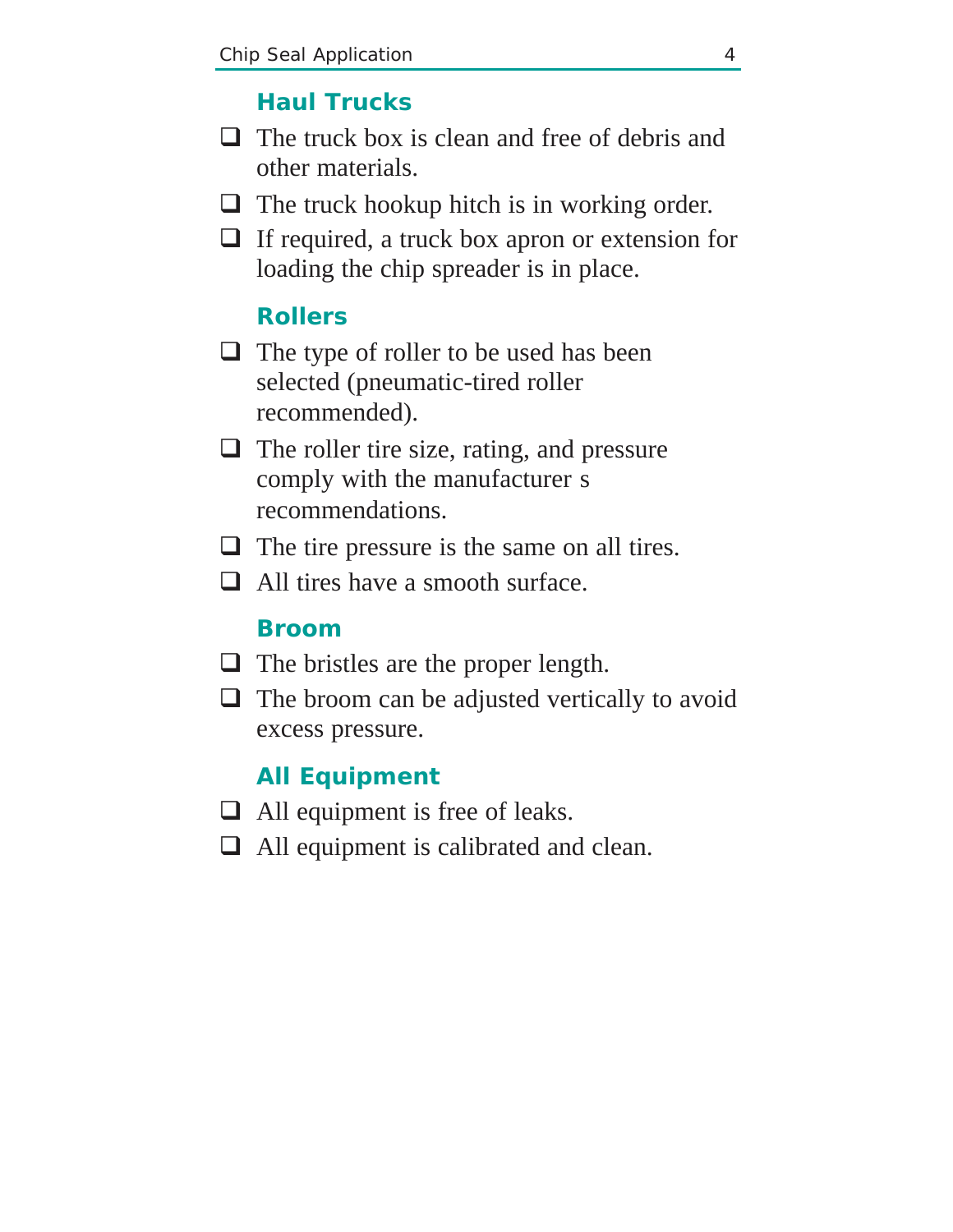## **Weather Requirements**

- $\Box$  The agency has a range of dates when chip sealing can be done.
- $\Box$  Air and surface temperatures have been checked at the coolest location on the project.
- $\Box$  Air and surface temperatures meet agency requirements.
- $\Box$  Application of asphalt does not begin if rain is likely.
- $\Box$  High winds can create problems with asphalt application.
- $\Box$  High temperatures, humidity, and wind will affect how long the asphalt/emulsion takes to break.

## **Determining Application Rates**

- □ Agency guidelines and requirements are followed.
- $\Box$  A chip seal design has been done.
- $\Box$  More asphalt is applied to dried-out and porous surfaces.
- $\Box$  More asphalt is applied on roads with low traffic volumes.
- $\Box$  Less asphalt is applied to smooth, nonporous, and asphalt-rich surfaces.
- $\Box$  Less asphalt is applied on roads with high traffic volumes.
- $\Box$  There is a salt and pepper appearance after the aggregate has been applied.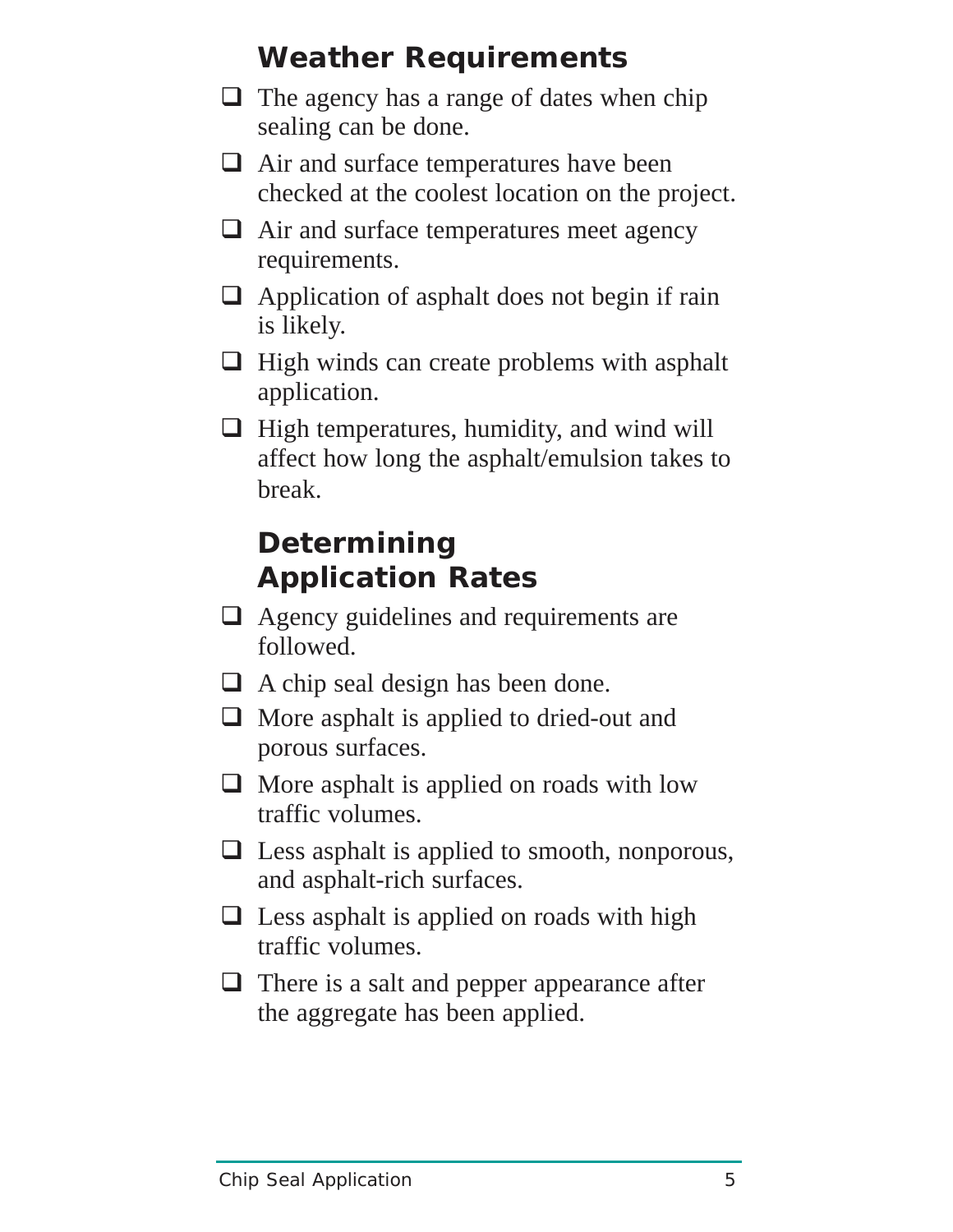#### **Checking Application Rates**

#### **Asphalt - Method A (RECOMMENDED FOR CALIBRATION)**

- $\Box$  Record the weight of a .84 m<sup>2</sup> (1 yd<sup>2</sup>) pan or nonwoven geotextile material.
- $\Box$  Place the pan or geotextile on the road surface.
- $\Box$  Have the distributor apply asphalt over the pan or geotextile.
- $\Box$  Record the weight of the pan and asphalt or the geotextile and asphalt.
- $\Box$  Subtract the two weights to obtain the weight of the applied asphalt.

#### **Asphalt – Method B (RECOMMENDED FOR RANDOM CHECKS)**

- $\Box$  Park the distributor on level ground, measure the asphalt, and recover the number of L (gal) area of asphalt (note: not a conversion).
- $\Box$  Measure off a known area for a test section.
- $\Box$  Have the distributor apply asphalt to the test section.
- □ Park the distributor on level ground and remeasure and record the L (gal) of asphalt.
- $\Box$  Subtract the two numbers to obtain the L (gal) of asphalt applied.
- $\Box$  Divide the L (gal) applied by the area covered by asphalt. The result equals the application rate:  $L/m^2$  (gal/yd<sup>2</sup>). (If using feet, length x width/9 =  $yd^2$ .)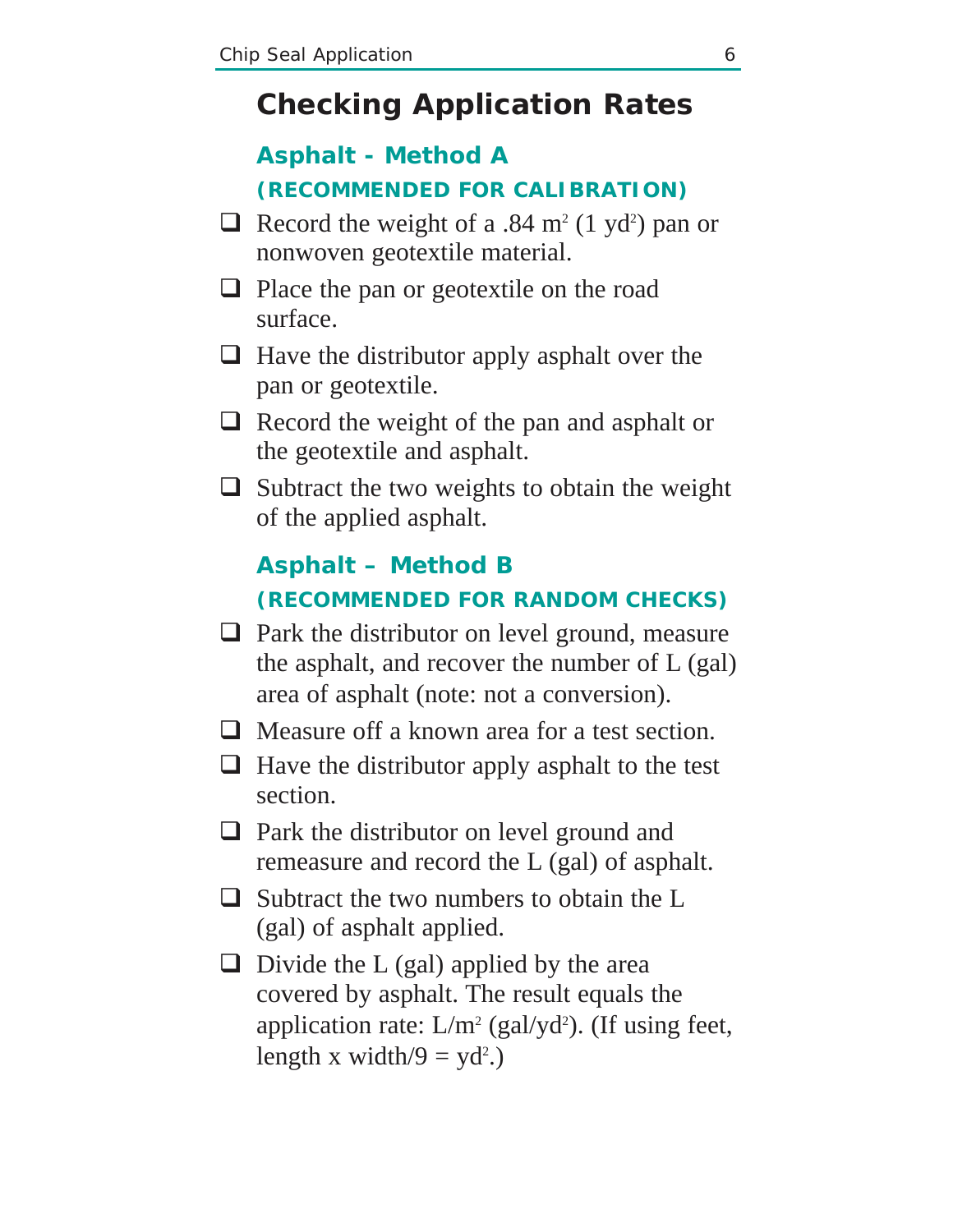#### **Aggregate – Method A (RECOMMENDED FOR CALIBRATION)**

- $\Box$  Weigh a .84 m<sup>2</sup> (1 yd<sup>2</sup>) tarp or geotextile material.
- $\Box$  Place the tarp or geotextile on the roadway.
- $\Box$  Have the chip spreader apply the aggregate over the tarp or geotextile.
- $\Box$  Weigh the tarp or the geotextile material with the aggregate.
- $\Box$  Subtract the two weights to obtain the weight of the aggregate.
- $\Box$  Divide the weight of the aggregate by .84 m<sup>2</sup>  $(1 \text{ yd}^2)$  to determine the application rate.

#### **Aggregate – Method B (RECOMMENDED FOR RANDOM CHECKS)**

- $\Box$  Weigh a haul truck empty.
- □ Load the haul truck with aggregate and reweigh the truck.
- $\Box$  Subtract the two weights to obtain the weight of the aggregate.
- $\Box$  Empty all the aggregate into the chip spreader.
- $\Box$  Have the chip spreader apply all the aggregate from the weighed truck.
- $\Box$  Measure the length and width of the aggregate spread and calculate the area (if using feet, length x width/9 =  $yd^2$ ).
- $\Box$  Divide the weight of the chips by the area of spread to determine the actual application rate  $(kg/m^2 \text{ or } lb/yd^2)$ .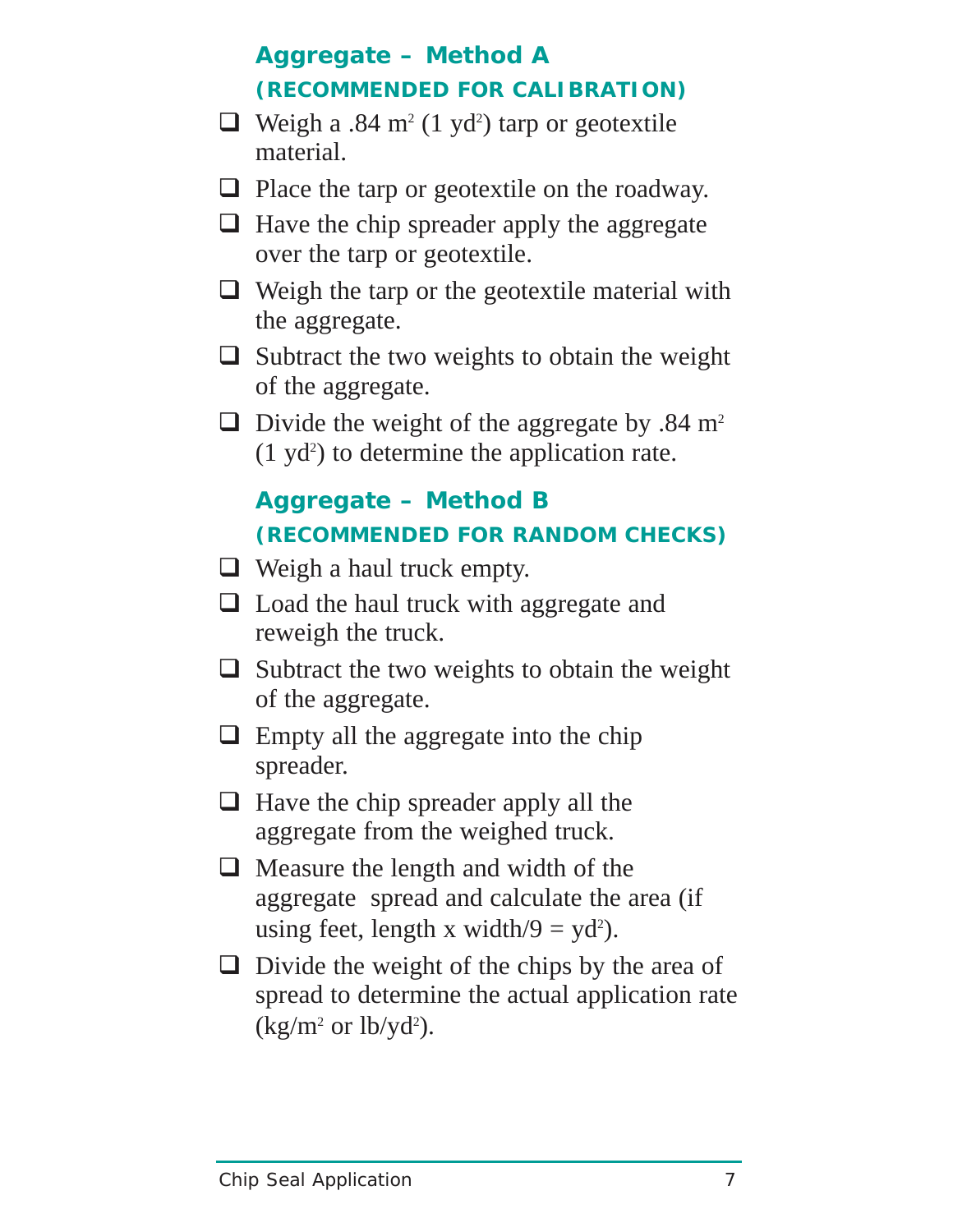#### **Traffic Control**

- $\Box$  The signs and devices used match the traffic control plan.
- $\Box$  The setup complies with local agency regulations or the *Federal Manual on Uniform Traffic Control Devices* (MUTCD).
- $\Box$  Flaggers do not hold the traffic for extended periods of time.
- $\Box$  The pilot car leads traffic slowly 40 kph (24) mph) or less over fresh seals.
- $\Box$  Signs are removed or covered when they no longer apply.
- *Any unsafe conditions are reported to a supervisor.*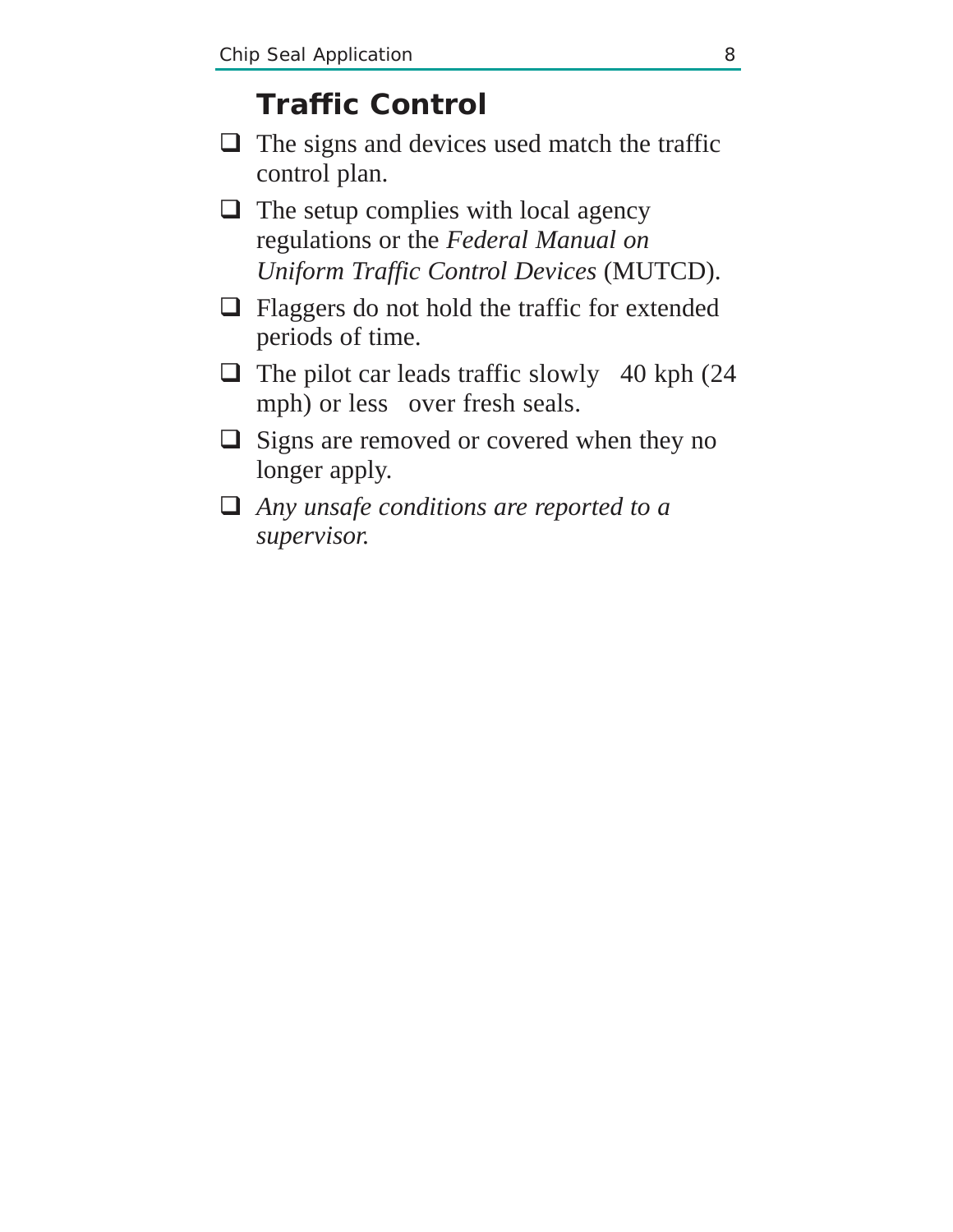# **Project Inspection Responsibilities**

## **Asphalt Application**

- $\Box$  Building paper is used to start and stop asphalt application for straight edges.
- $\Box$  The asphalt temperature is within the required application range.
- $\Box$  The application looks uniform.
- □ A check is made for plugged nozzles.
- $\Box$  A check is made for drilling or streaking.
- $\Box$  Random checks of application rates are performed.
- $\Box$  The distributor speed is adjusted to match the chip spreader speed to prevent stop-start operations.
- $\Box$  The distributor is stopped if any problems are observed.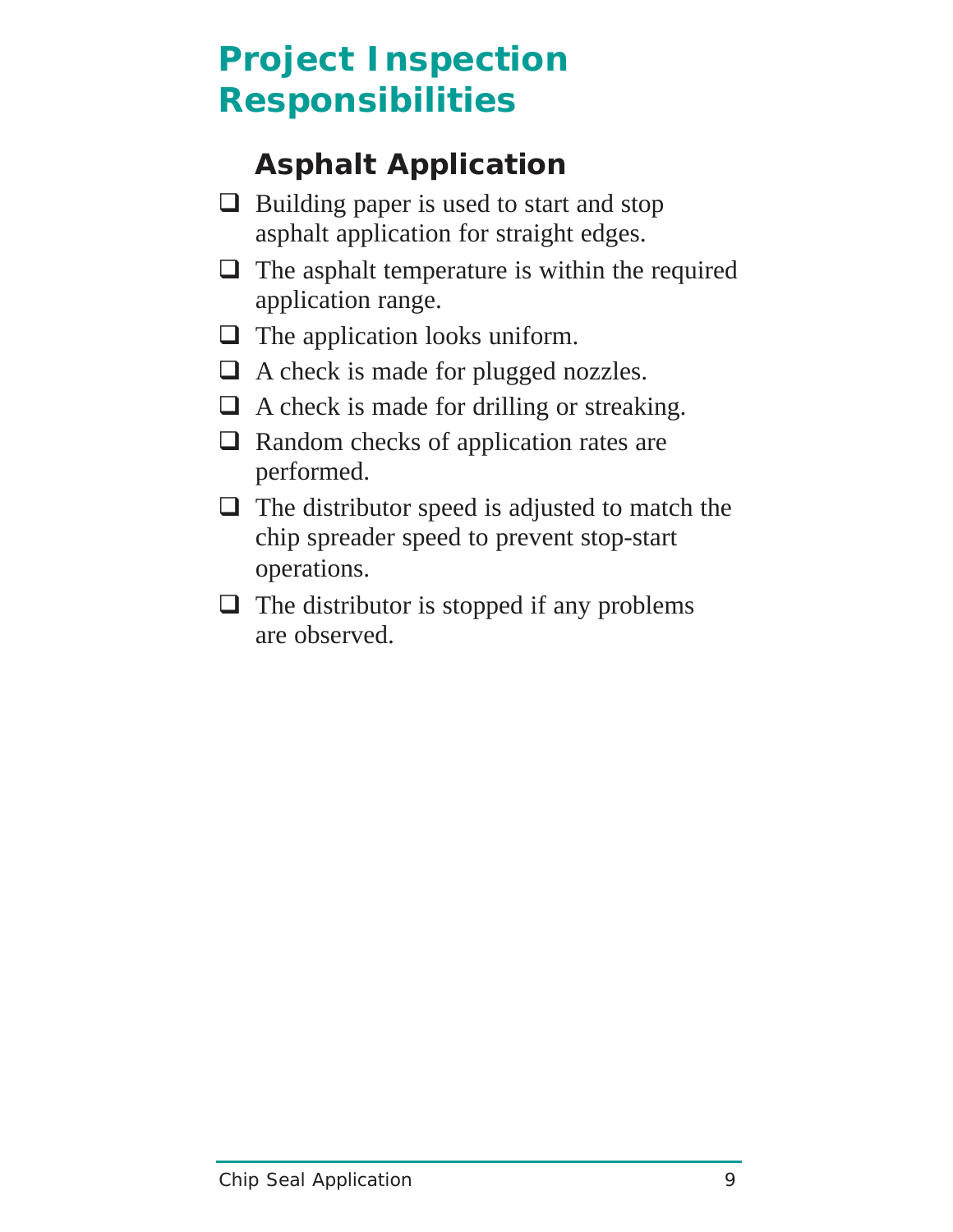#### **Aggregate Application**

- $\Box$  Enough trucks are on hand to keep a steady supply of aggregate for the spreader.
- $\Box$  The application starts and stops with neat, straight edges.
- $\Box$  The application starts and stops on building paper.
- $\Box$  The chip spreader follows closely 30 m (33 yd) or less behind the distributor when an emulsion is used.
- $\Box$  The spreader travels slowly enough to prevent chips from rolling when they hit the surface.
- $\Box$  The aggregate is in a surface-damp condition.
- $\Box$  No asphalt is on top of the chips.
- $\Box$  The application is stopped as soon as any problems are detected.
- $\Box$  The application appears uniform.
- □ The aggregate has a salt and pepper appearance.
- $\Box$  The percentage of aggregate embedment in the asphalt is checked and the asphalt or aggregate application rate adjusted if required.
- $\Box$  A check is made for streaks and plug-ups.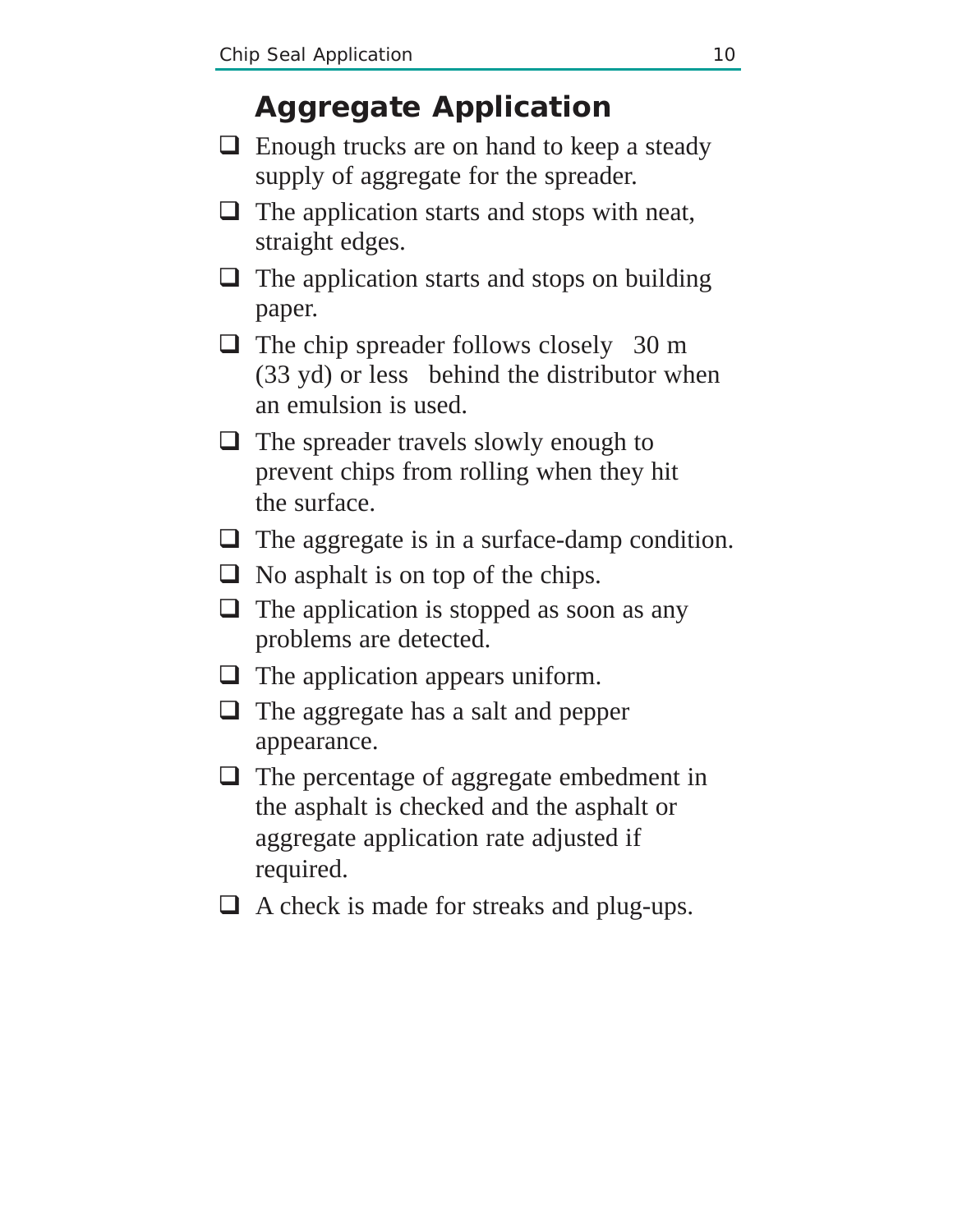## **Truck Operation**

- $\Box$  Trucks are staggered across the fresh seal coat to avoid driving over the same area.
- $\Box$  Trucks travel slowly on the fresh seal coat.
- $\Box$  Stops and turns are made gradually.
- **Truck operators avoid driving over exposed** asphalt.
- $\Box$  Trucks stagger their wheel paths when backing into the chip spreader to help eliminate aggregate rollover and to aid in rolling.

## **Rolling**

- $\Box$  The rollers follow closely behind the chip spreader.
- $\Box$  The rollers first pass is on the meetline.
- $\Box$  The rollers travel slowly speeds are kept at 8 kph (5 mph) maximum.
- $\Box$  Rollers must avoid driving on exposed asphalt.
- All stops, starts, and turns are made gradually.
- $\Box$  The entire surface is rolled twice.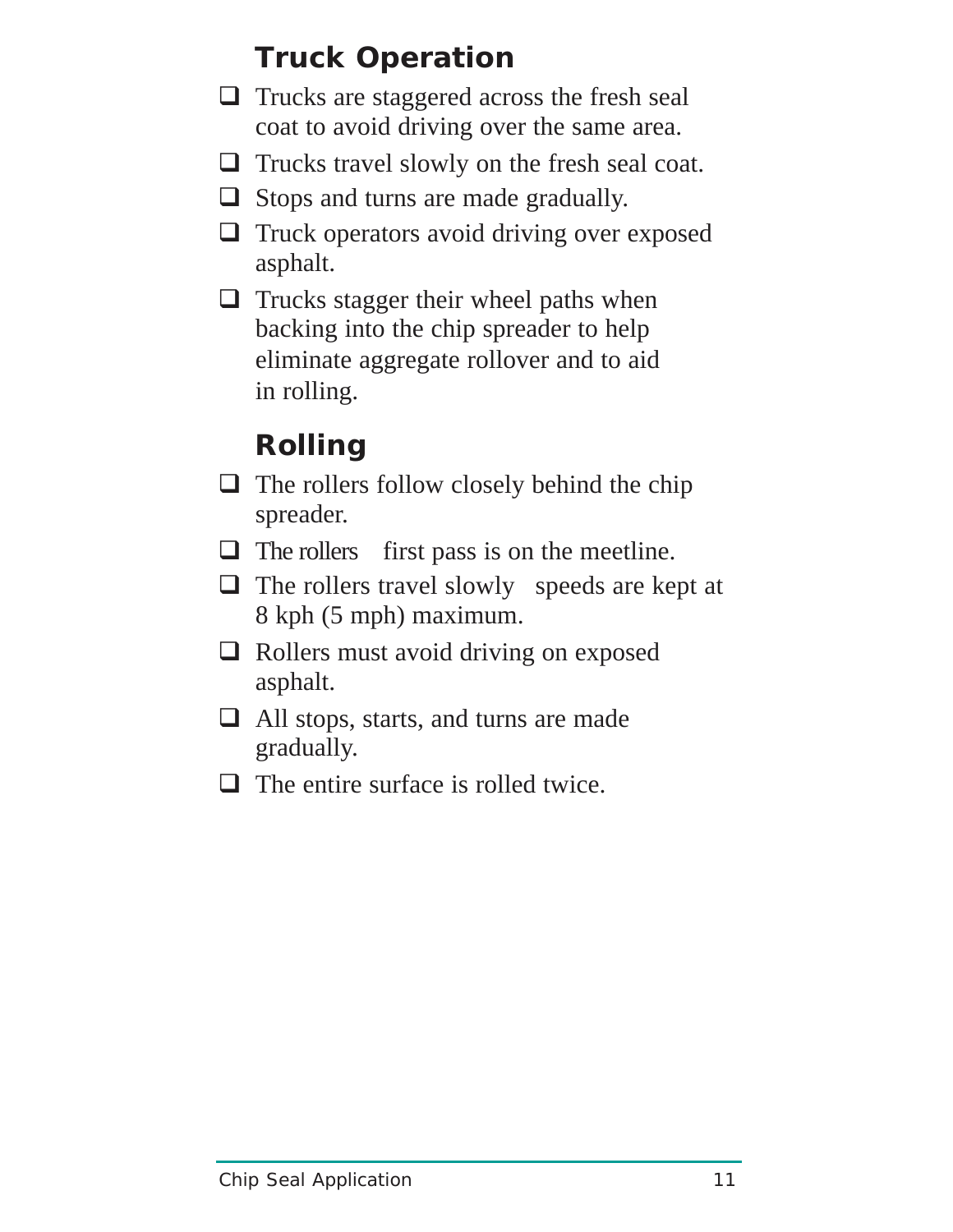#### **Longitudinal Joints**

- $\Box$  The meetline is only as wide as the spray from the end nozzle about 20 cm (8 in).
- $\Box$  The distributor lines up so that the end nozzle sprays the meetline.
- $\Box$  The meetlines are not made in the wheel paths.
- $\Box$  The meetlines are made at the center of the road, center of a lane, or edge of a lane.
- $\Box$  The meetlines are not left uncovered overnight.

#### **Method A**

- $\Box$  Leave a 15 20 cm (6 8 in) strip of asphalt exposed when applying the aggregate.
- $\Box$  Apply asphalt to the strip on the next distributor s pass.
- $\Box$  Apply aggregate to the asphalt.

#### **Method B**

- $\Box$  Turn the end nozzle 90 $^{\circ}$ .
- Apply asphalt and aggregate the full width of the binder.
- □ Repeat the process on subsequent passes.

#### **Transverse Joints**

- All asphalt applications begin and end on building paper.
- All aggregate applications begin and end on building paper.
- $\Box$  The building paper is disposed of properly.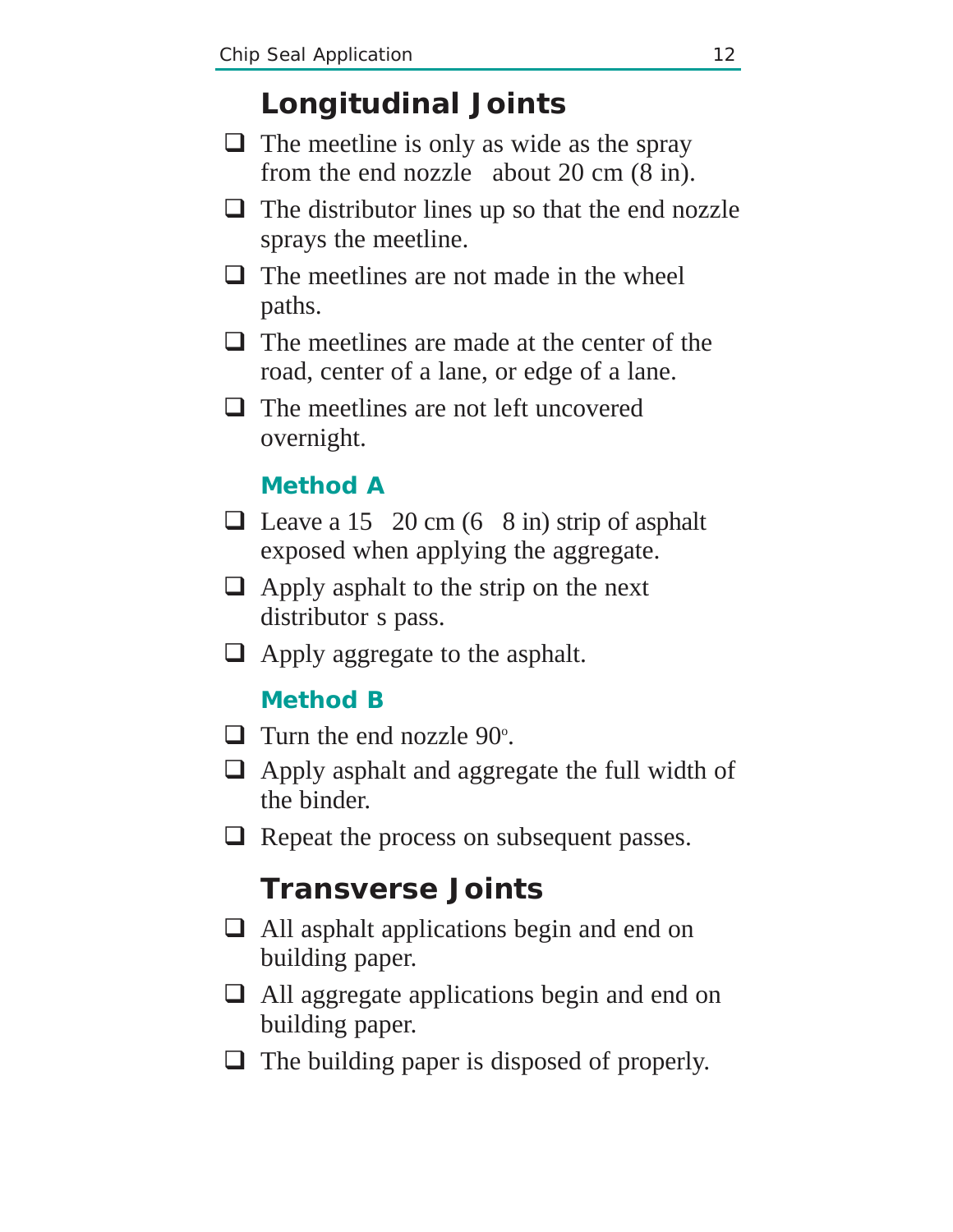## **Brooming**

- $\Box$  Brooming begins as soon as possible.
- $\Box$  Brooming does not dislodge the aggregate.
- $\Box$  Brooming does not begin until a sufficient bond is formed between the aggregate and the asphalt. Check the asphalt manufacturer s recommendation or refer to agency requirements.
- $\Box$  Consider using a flush truck to place water on the surface before brooming to reduce dust problems.

# **Opening the Chip Seal to Traffic**

- $\Box$  The traffic travels slowly 40 kph (25) mph) or less over the fresh seal coat until it is broomed and opened for normal traffic.
- $\Box$  Reduced speed limit signs are used when pilot cars are not used.
- □ After brooming, pavement markings are placed before opening pavement to normal traffic.
- □ All construction-related signs are removed when opening pavement to normal traffic.

# **Cleanup Responsibilities**

- $\Box$  All loose aggregate from brooming is removed from the travelway.
- $\Box$  Excessive asphalt application and spills are removed.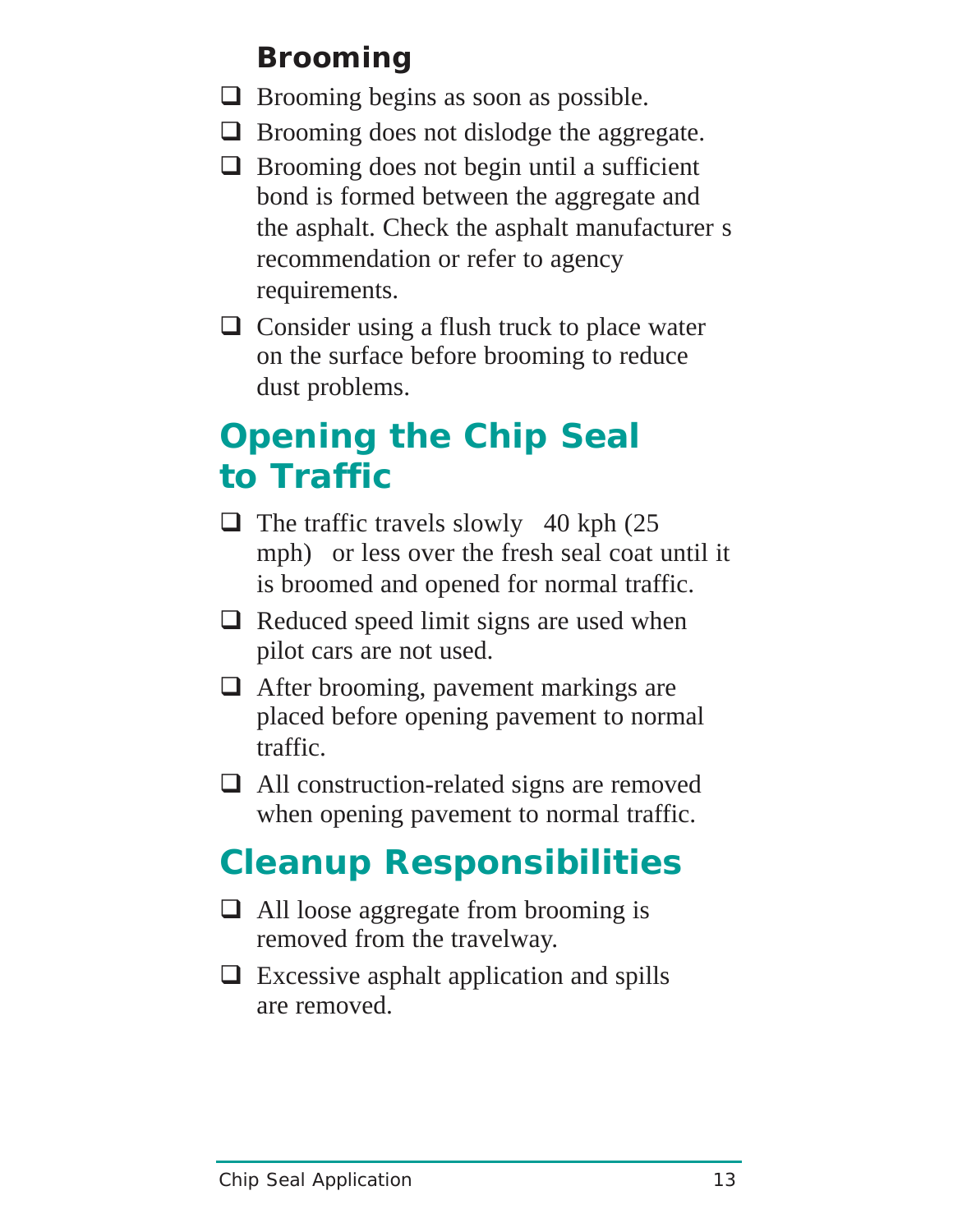## **Common Problems and Solutions**

#### **(Problem: Solution)**

- **Aggregate embedment over 80 percent:** Consider lowering the asphalt application rate.
- **Aggregate embedment less than 50 percent:** Consider raising the asphalt application rate.
- **Lots of chips with small amounts of asphalt on them:** Consider lowering the aggregate application rate.
- **Excessive asphalt splattering:** The spray pressure is too high.

#### **Streaking or drill marks in asphalt:**

- 1. Asphalt is too cold.
- 2. Viscosity of the asphalt is too high.
- 3. All the nozzles are not at the same angle.
- 4. Spray bar is too high.
- 5. Spray bar is too low.
- 6. Spray bar pressure is too high.
- 7. Nozzle is plugged.
- **Exposed aggregate remains after aggregate application:** Chip spreader gate may be clogged or malfunctioning.
- **Excessive aggregate:** Spreader gate may be malfunctioning or chipper head may be overloaded.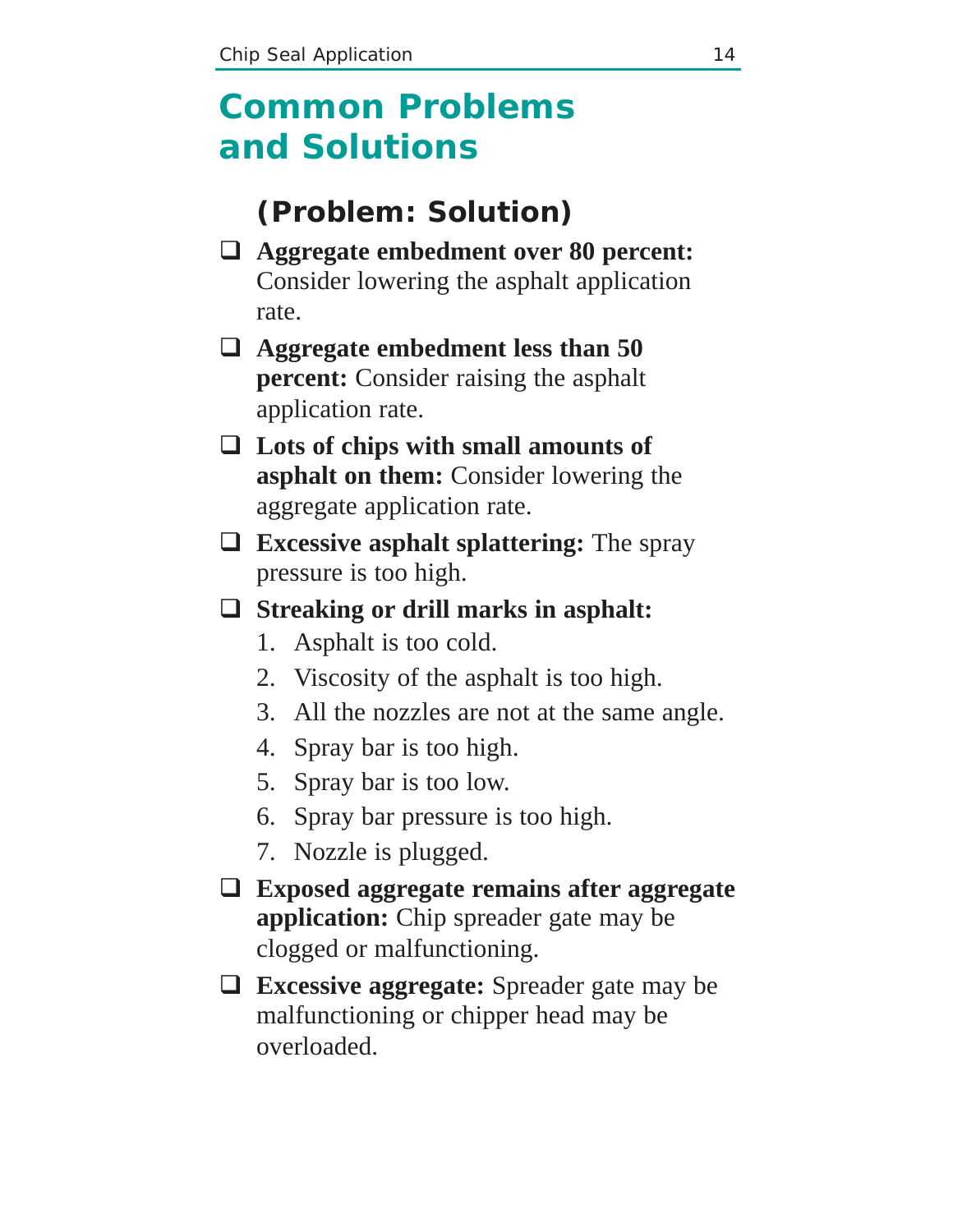**Uneven aggregate application:** Recalibrate the chip spreader; gates may not all be set the same.

#### **Asphalt on top of the aggregate:**

- 1. Chip spreader may be operating too fast.
- 2. Truck, roller, or pilot car may be operating incorrectly.
- **Chips being dislodged:**
	- 1. Asphalt application rate is too low.
	- 2. Aggregate is dirty or dusty.
	- 3. Traffic or equipment speeds are too high.
	- 4. Brooming has been started before the asphalt is properly set.
- **Asphalt bleeding or flushing:** Asphalt application rate is too high.
- **Loss of aggregate at meetlines after brooming:** Check meetline procedures.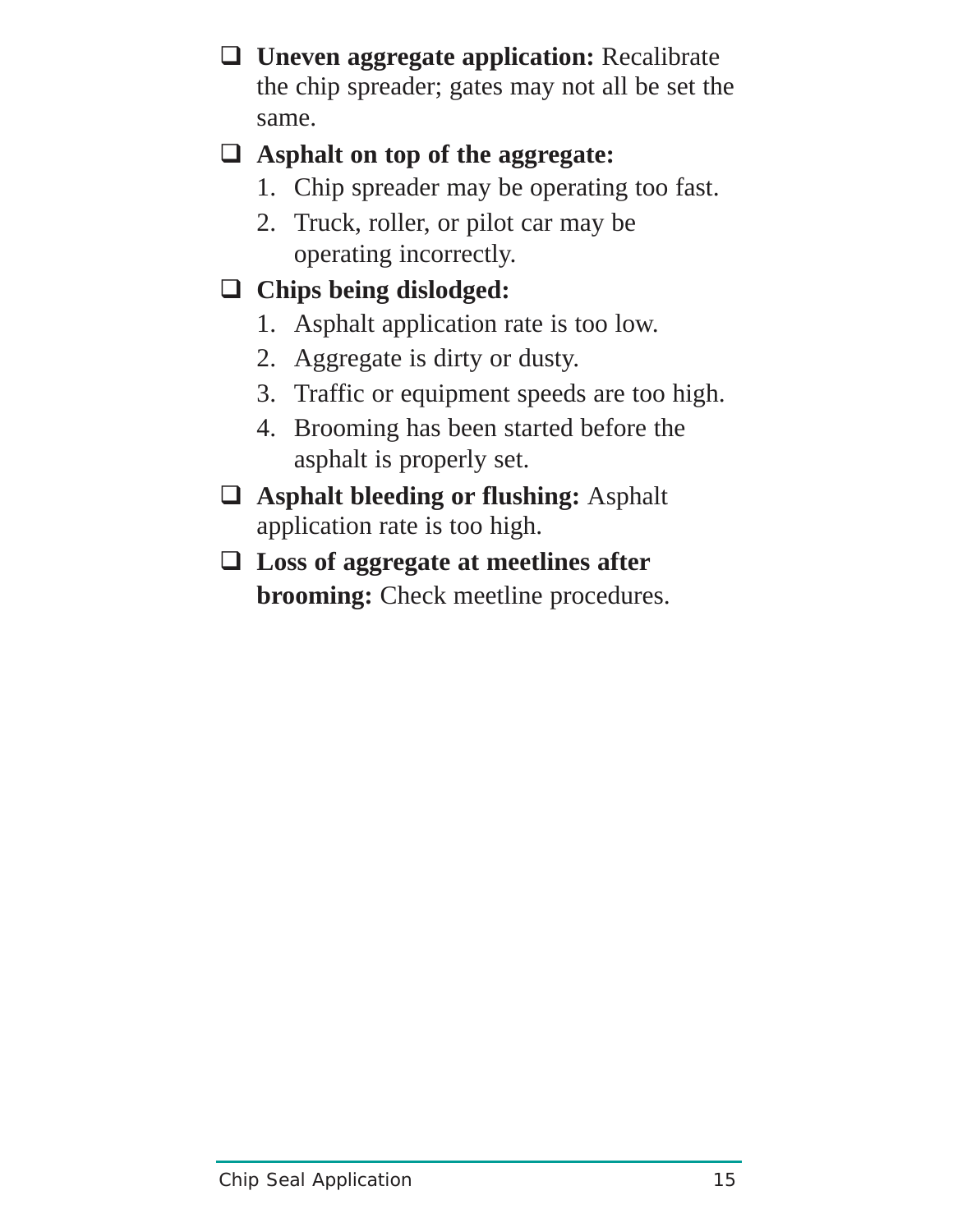## **Sources**

Information in this checklist is based on or refers to the following sources:

- *Manual on Uniform Traffic Control Devices*, *Millennium Edition.* 2000. Washington, DC: Federal Highway Administration.
- *An Overview of Surface Rehabilitation Techniques for Asphalt Pavements.* Pub. No. FHWA-PD-92-008. 1992. Washington, DC: Federal Highway Administration.
- *Thin-Surfaced Pavements, Synthesis of User Practices, NCHRP Synthesis 260.* 1998. Washington, DC: Transportation Research Board, National Cooperative Highway Research Program.

For more information about pavement preservation, visit these Web sites:

www.fhwa.dot.gov/preservation

www.fhwa.dot.gov/infrastructure/asstmgmt/ resource.htm

www.fp2.org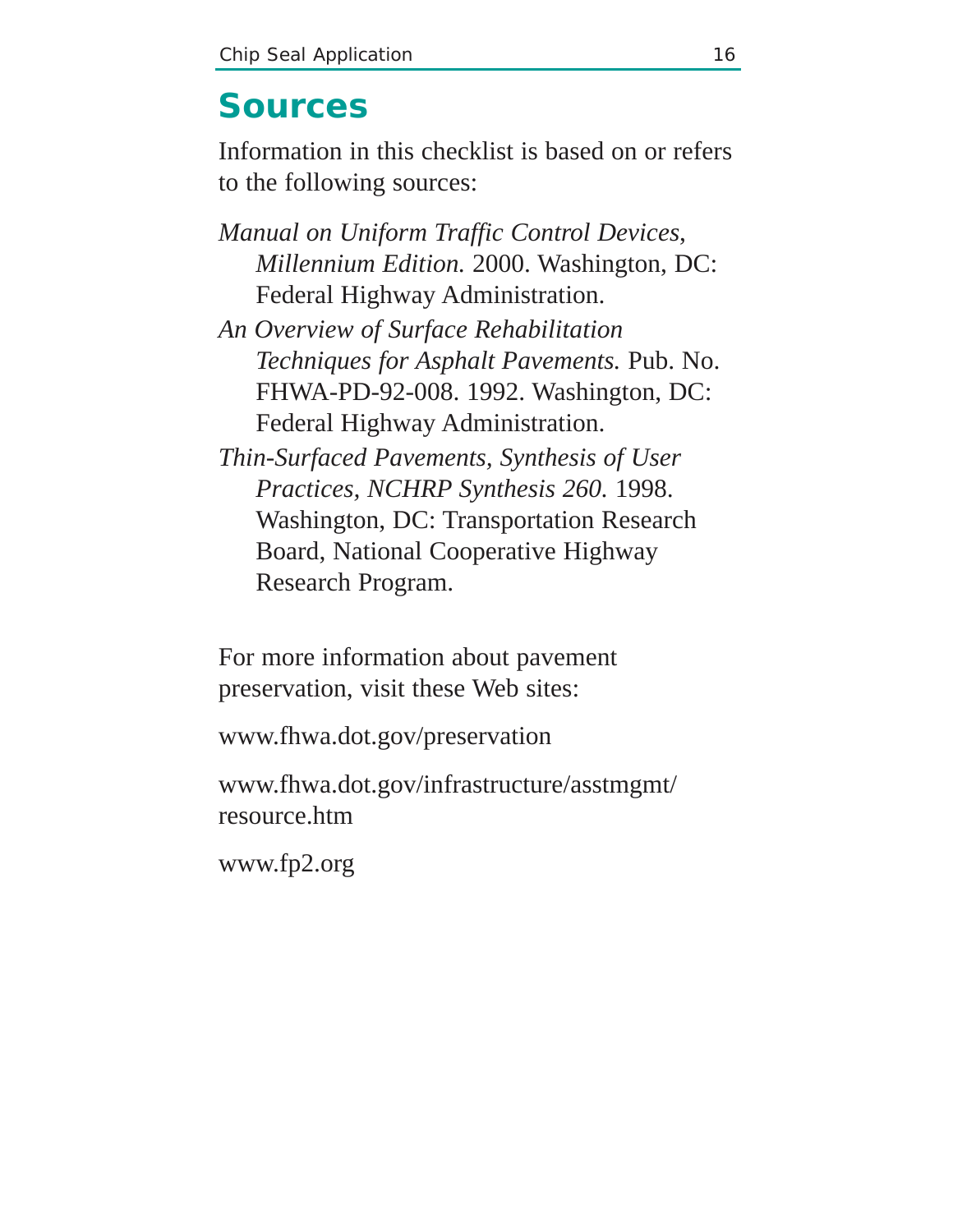For more information on the Pavement Preservation Checklist Series, contact:

Construction and System Preservation Team Office of Asset Management Federal Highway Administration, HIAM-20 U.S. Department of Transportation 400 Seventh Street, SW, Room 3211 Washington, DC 20590 E-mail: preservation@fhwa.dot.gov Telephone: 202-366-1557

National Center for Pavement Preservation Michigan State University 2857 Jolly Road Okemos, MI 48864 E-mail: galehou3@msu.edu Telephone: 517-432-8220 www.pavementpreservation.org

Foundation for Pavement Preservation 8613 Cross Park Drive Austin, TX 78754 E-mail: fppexdir@aol.com Telephone: 866-862-4587 (toll free) www.fp2.org